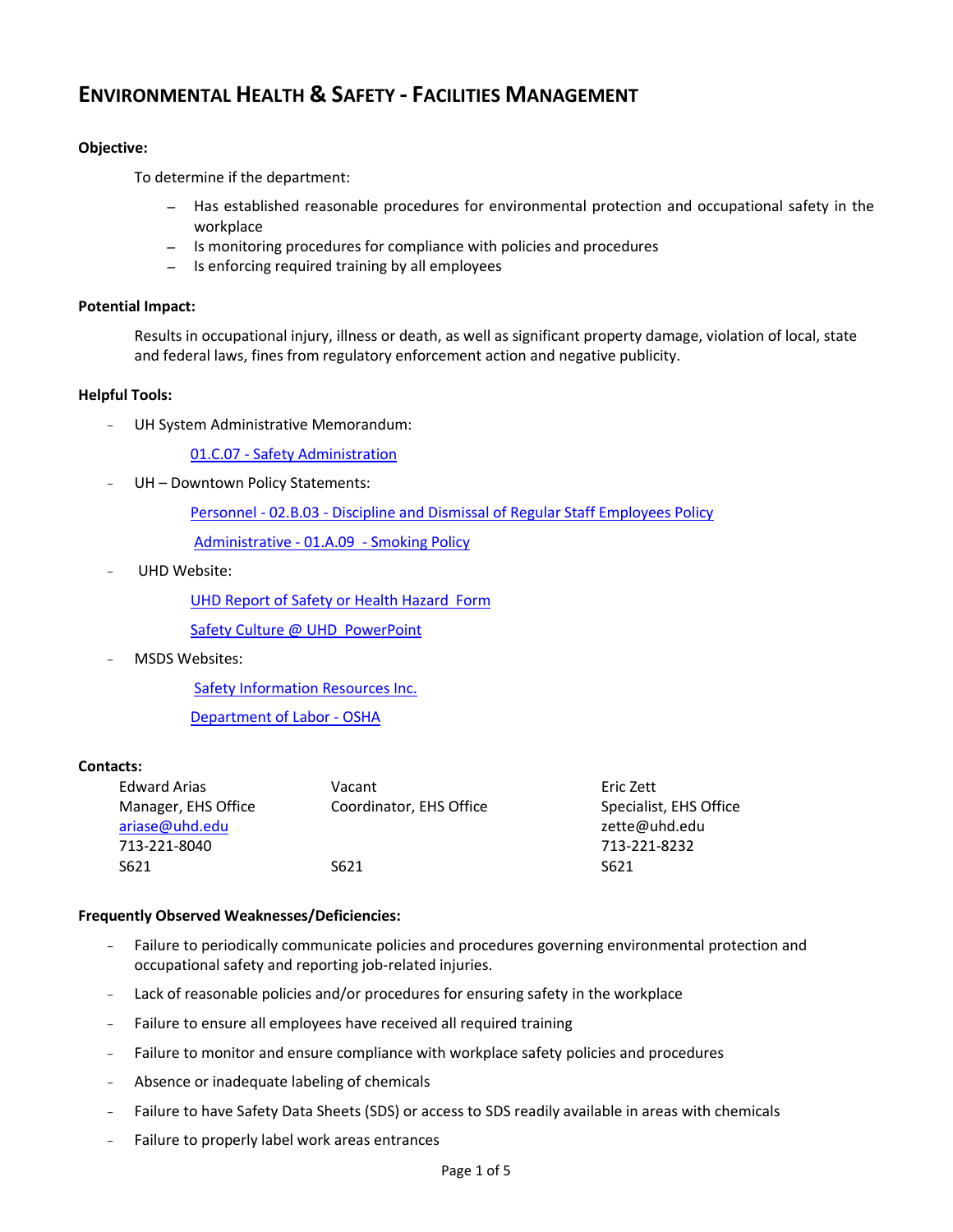- Failure to promptly address violations noted in inspections/audits
- Failure to keep work areas clean and free from obstructions
- Failure to appropriately dispose of chemicals, materials, and wastes

#### **Best Business Practices:**

- 1. Policies and Procedures
	- *–* Designate an individual with the responsibility for monitoring and coordinating compliance with department and institutional policies and procedures regarding environmental health and safety.
	- *–* Develop internal policies, procedures, and awareness programs as warranted by the operations of the department.
	- *–* Management should periodically communicate department and institutional safety policies and procedures to all members in the department to promote workplace safety awareness.

#### 2. Reports

- *–* Promptly report to the Environmental Safety and Health Office (EHS) all emergencies and near misses by radio or phone (713-221-8040 or 713-221-8232).
- *–* Inform employees of UHD's accident injury reporting policy.
- *–* Report any safety concerns and/or suspect violations to EHS.

### 3. Equipment

- *–* Check and clear all equipment prior to surplus, disposal, relocation or repair.
- *–* Ensure appropriate safety equipment is available, functional and inspected as required.
- *–* Wear proper safety gear (e.g. safety eyewear/goggles, boots and gloves) when performing work procedures.

#### 4. Work Area

- *–* Ensure ready availability of paper and/or on-line SDS for all areas with chemicals.
- *–* Locate first-aid kit in a clearly visible place in each shop.
- *–* Keep work areas clean and free of obstructions.
- *–* Post an emergency response chart in each shop where chemicals are used.
- *–* Lock work areas in the absence of authorized personnel.
- *–* Limit access to work areas and chemical inventory to only necessary and/or authorized employees/students.
- *–* Ensure all required inspections and/or recertification for eyewash and shower stations.
- *–* Label entrances to shops with the appropriate "Caution Placard" that indicates the hazards in that area, telephone numbers, safety shower and eyewash station locations.
- 5. Training
	- *–* Establish a monitoring program to ensure required institutional, as well as department specific training is complete.
- 6. Chemical and Hazardous Waste
	- *–* Maintain an accurate inventory of all chemicals. The chemical inventory should be updated annually and when chemicals are purchased.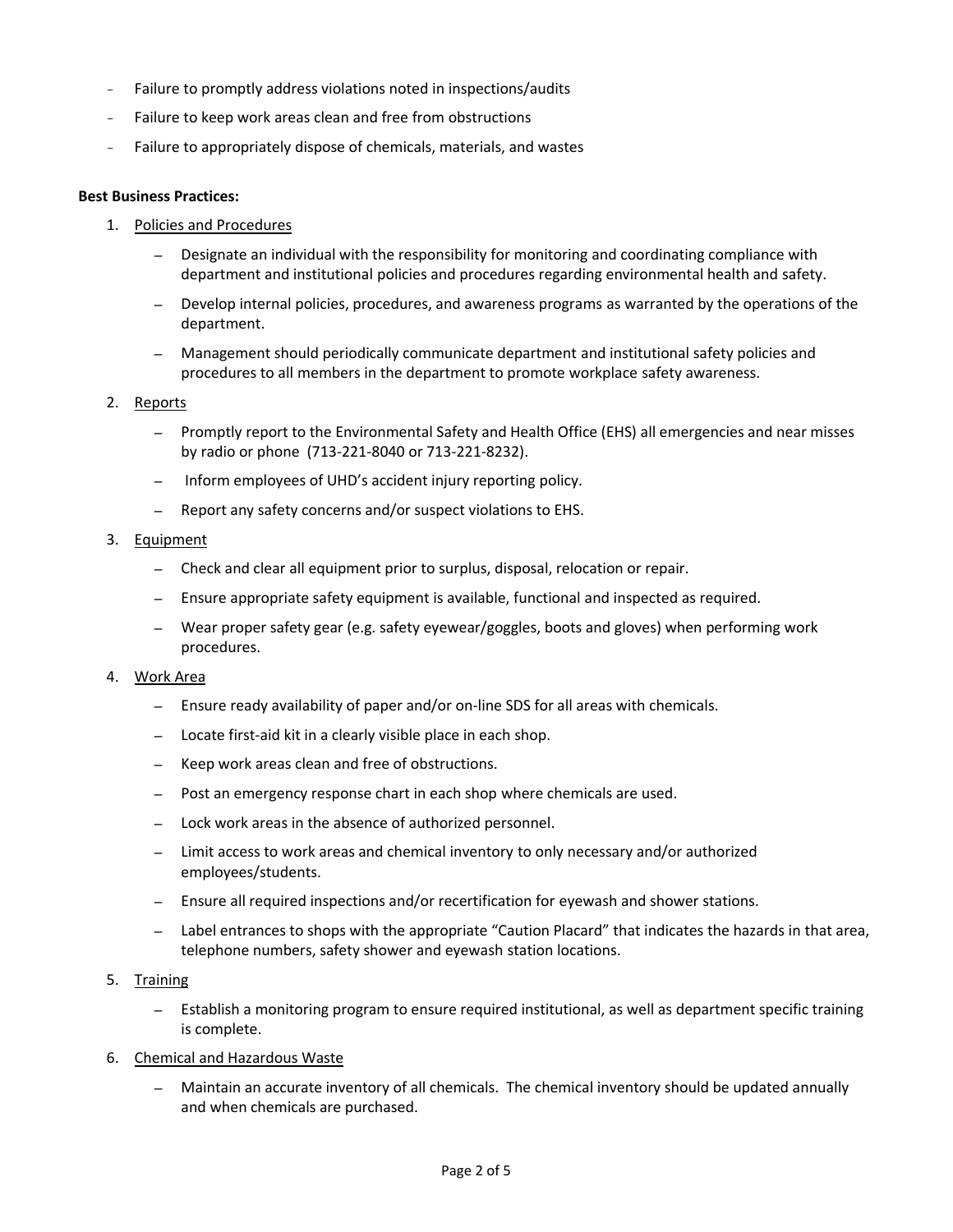- *–* Establish a monitoring program to ensure required institutional, as well as department specific training is complete.
- *–* Follow proper disposal procedures for all chemicals, materials and supplies. (Do not pour chemicals down the drain.)
- *–* Label all primary and secondary containers of hazardous materials with the appropriate information.
- 7. Other Safety Issues
	- *–* Perform the self-audit checklists and reviews made available through EHS to identify health and safety risks.
	- *–* Resolve all safety and workplace violations in a timely manner
	- *–* Contact EHS when in doubt or questions arise regarding safety.

**Case Scenario:** We were lucky…we dodged a bullet. Someone could have been seriously injured in the shop/on the build-out site, but when all was said and done no one was injured/the injury was minor. Do I need to report this to EH&S?

**Case Scenario Answer:** Yes. Reporting the near miss incident immediately allows EHS to investigate the incident as well as the scene of the incident. The investigation provides valuable information and sheds light on practices and/or procedures that need to be corrected before someone is seriously injured.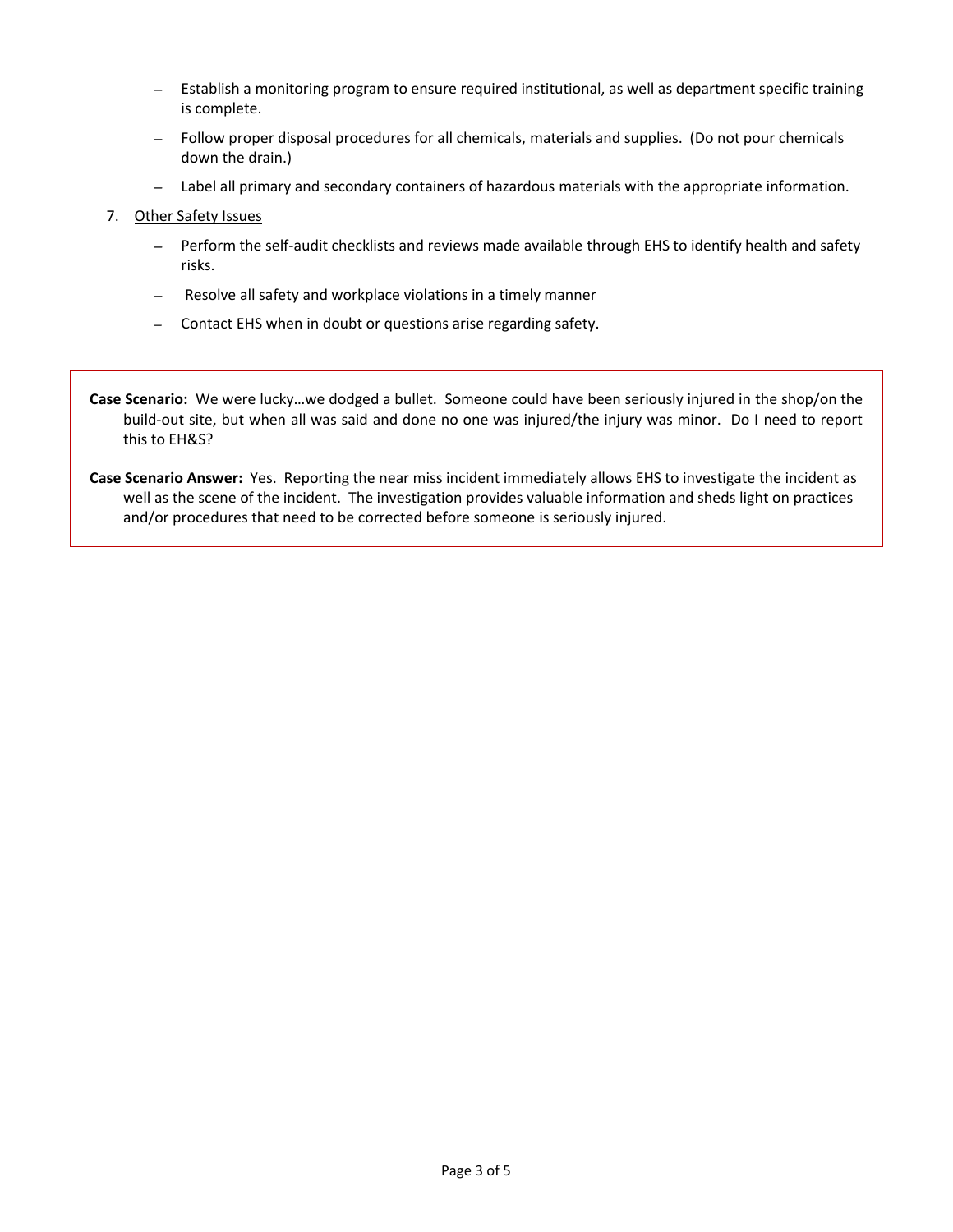# **ENVIRONMENTAL HEALTH AND SAFETY – FACILITIES MANAGEMENT**

This questionnaire is designed so that "no" answers indicate that an internal control weakness may exist and the procedure/process may need to be examined in greater detail. When such weaknesses are identified, a change in the process may be necessary OR a control may need to be put into place to address the weakness. The appropriate UHD contact office (as outlined in the self-assessment text) may be contacted for assistance with identified weaknesses.

| Self-Assessment of Internal Controls for Contracts                                                                                                                   |  | <b>No</b> | N/A | <b>Comments</b> |
|----------------------------------------------------------------------------------------------------------------------------------------------------------------------|--|-----------|-----|-----------------|
| Are employees familiar with department and institutional<br>policies and procedures governing environmental health<br>and safety in the workplace?                   |  |           |     |                 |
| Does management periodically communicate information<br>regarding environmental and occupational safety?                                                             |  |           |     |                 |
| Are employees made aware of the process to confirm the<br>potential presence of asbestos containing material (ACM)<br>prior to disturbance of any building material? |  |           |     |                 |
| Does management periodically monitor that shop personnel<br>wear the proper personal protective equipment (PPE)?                                                     |  |           |     |                 |
| Are employees made aware of the process for reporting<br>work-related injuries?                                                                                      |  |           |     |                 |
| Does management monitor and ensure all shop personnel<br>have received appropriate and/or required training?                                                         |  |           |     |                 |
| Are other hazardous items disposed of properly (i.e. chemical<br>containers, NiCad batteries, broken glass, hazardous<br>wastes, etc.)?                              |  |           |     |                 |
| Are chemicals and hazardous waste containers labeled<br>correctly?                                                                                                   |  |           |     |                 |
| Are chemical inventories accurately maintained at the<br>beginning and end of each semester?                                                                         |  |           |     |                 |
| Are chemical inventories updated with each chemical<br>purchase?                                                                                                     |  |           |     |                 |
| Are SDS or a computer to access SDS readily available for all<br>shops with chemicals?                                                                               |  |           |     |                 |
| Are work areas kept clean and free of obstructions?                                                                                                                  |  |           |     |                 |
| Is a first-aid kit located in each shop or general area?                                                                                                             |  |           |     |                 |
| Are showers and/or eye-wash stations checked monthly?                                                                                                                |  |           |     |                 |
| Are emergencies (actual or near miss) promptly reported to<br>EHS?                                                                                                   |  |           |     |                 |
| Are fuel tanks inspected for leaks and spills periodically?                                                                                                          |  |           |     |                 |